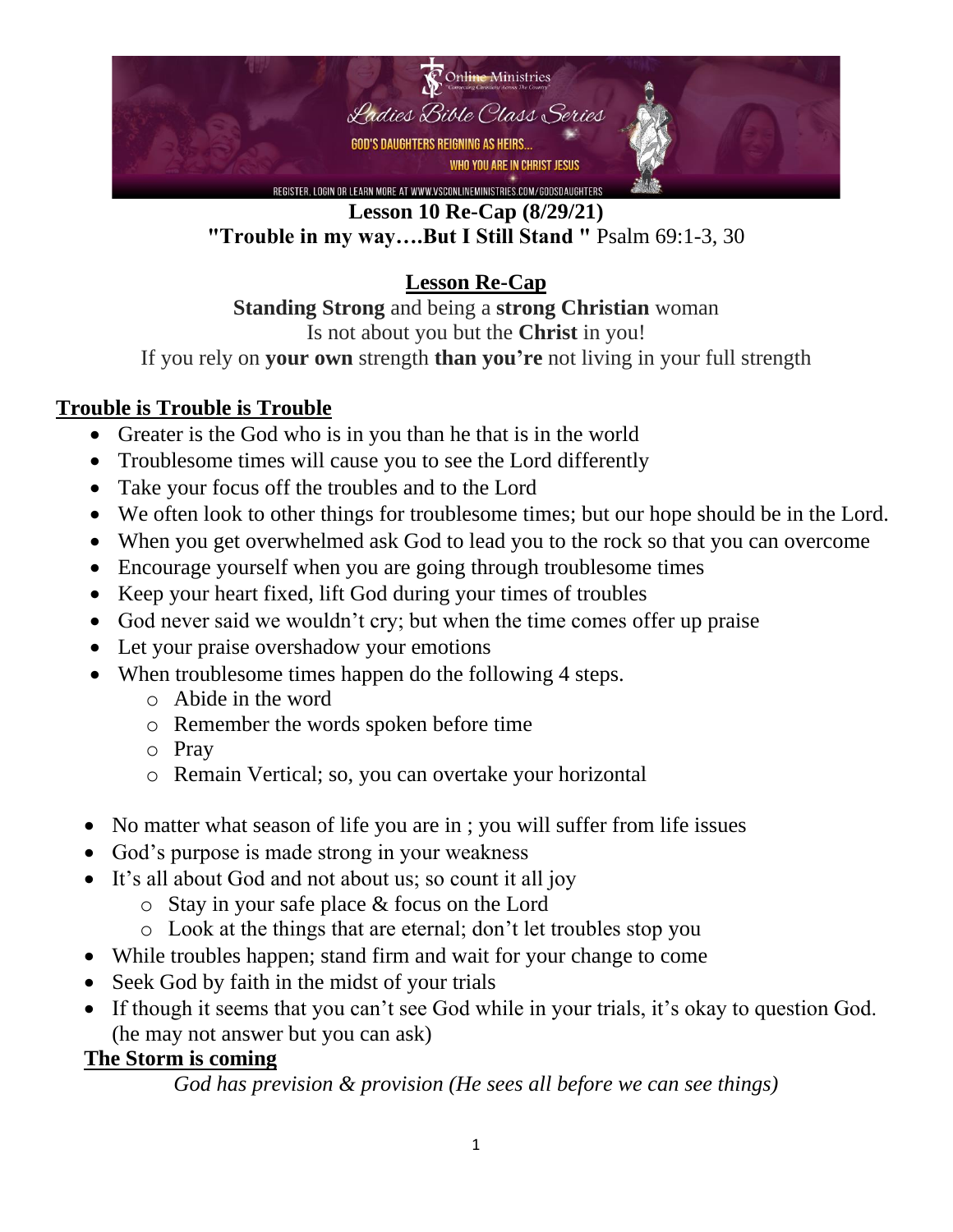

**Lesson 10 Re-Cap (8/29/21) "Trouble in my way….But I Still Stand "** Psalm 69:1-3, 30

**Prevision** = God seeing all things in advance because of his omnipotence **Provision** = What God has already set up for your protection; having what you need ahead of time

*You may not know when the storm is coming but you can be prepared Be prepared for the storms of life by remembering that God has a plan for you*

## **Rejoicing in Trouble**

- If God is directing and leading you; believe that he has made provision; because of God's prevision and love for you.
- We can have delight because we can stand on God's word
- God's grace is sufficient
- God's son is always shining in our life if we stay focused and follow the light
- We can rejoice because the way has been made; the same way that men of old; the same way Paul rejoiced and said in my weakness am I made strong; yet will I give God praise
- We have more than those of old; Rejoice!

## **Preparation**

- The storm will pass over; you may be blown in the wind, but you can be anchored in the Lord
- Each storm allows you to live out your purpose; don't complain when they come
- Magnify God above the storm and life's issues.
- There is a divine promise over your life; nothing can pluck you out of life
- God wants glory out of your life no matter what your storm is
- If you can only praise God when the situations in your life are as you want them; then you're not having faith in the Lord

*You are in the place God has destined for you!*